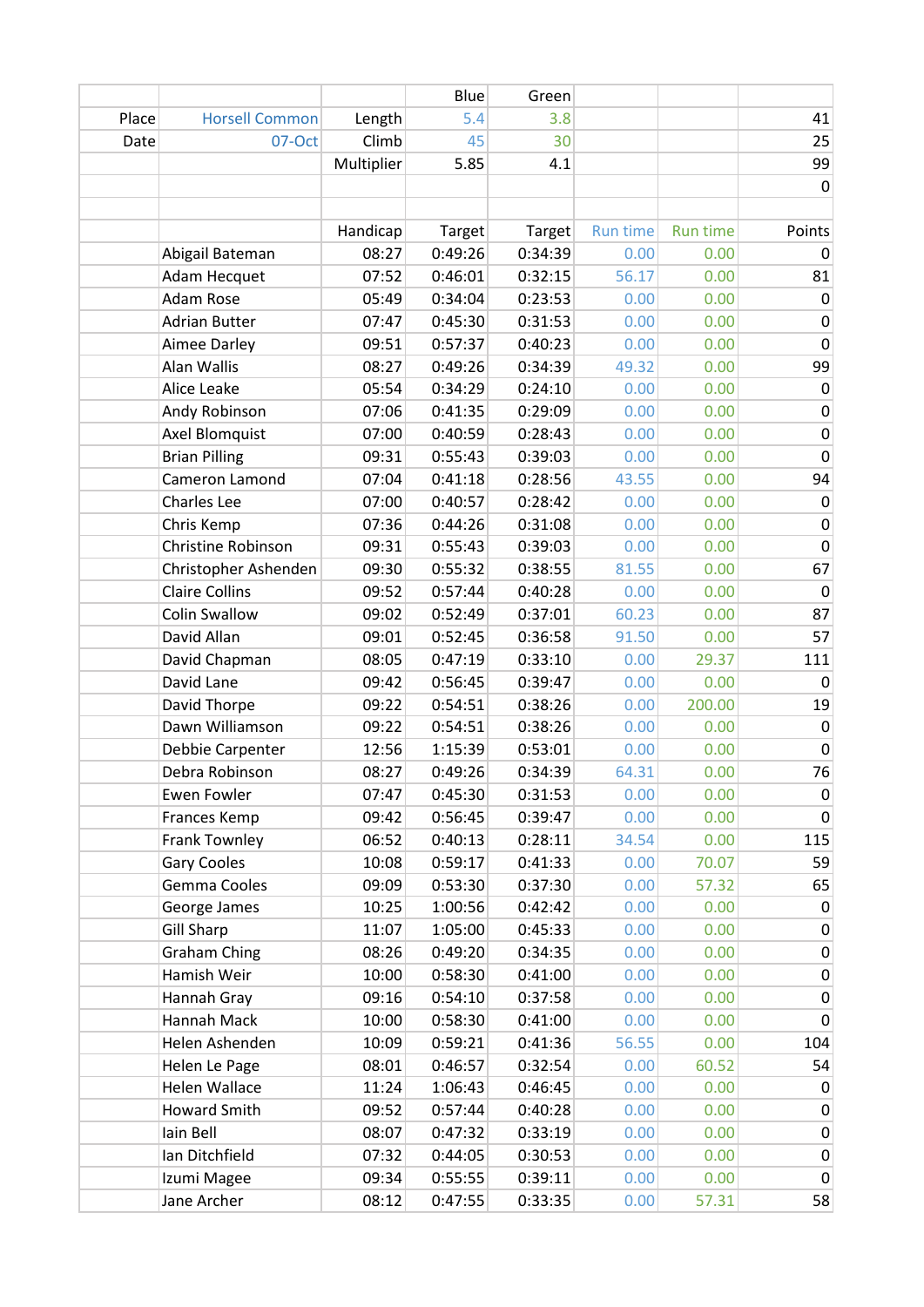| Jenny Bray              | 10:00 | 0:58:30 | 0:41:00 | 0.00   | 0.00  | $\pmb{0}$      |
|-------------------------|-------|---------|---------|--------|-------|----------------|
| Jessica Jackson         | 09:09 | 0:53:30 | 0:37:30 | 0.00   | 0.00  | $\mathbf 0$    |
| Jessica Paton           | 09:09 | 0:53:30 | 0:37:30 | 0.00   | 0.00  | 0              |
| John Brown              | 15:00 | 1:27:45 | 1:01:30 | 0.00   | 0.00  | 0              |
| Jon Darley              | 08:45 | 0:51:11 | 0:35:52 | 0.00   | 0.00  | $\pmb{0}$      |
| Jon Magee               | 07:36 | 0:44:26 | 0:31:08 | 52.50  | 0.00  | 84             |
| Jon Paton               | 08:00 | 0:46:48 | 0:32:48 | 0.00   | 0.00  | $\mathbf 0$    |
| Jonah Rose              | 06:33 | 0:38:18 | 0:26:51 | 0.00   | 0.00  | $\pmb{0}$      |
| Jonathan Gurd           | 08:09 | 0:47:41 | 0:33:25 | 0.00   | 0.00  | 0              |
| Jonathan Johns          | 09:43 | 0:56:53 | 0:39:52 | 0.00   | 0.00  | 0              |
| Julie Leppard           | 11:52 | 1:09:24 | 0:48:39 | 0.00   | 0.00  | $\pmb{0}$      |
| Katherine Bett          | 07:09 | 0:41:47 | 0:29:17 | 49.53  | 0.00  | 83             |
| Katie Clarke            | 08:33 | 0:50:02 | 0:35:04 | 61.46  | 0.00  | 81             |
| Keith Belsey            | 07:19 | 0:42:48 | 0:30:00 | 40.01  | 0.00  | 106            |
| Laurence Townley        | 05:37 | 0:32:53 | 0:23:03 | 32.27  | 0.00  | 101            |
| Leanora Adds            | 08:39 | 0:50:33 | 0:35:26 | 0.00   | 0.00  | 0              |
| Linda Cairns            | 11:07 | 1:05:00 | 0:45:33 | 0.00   | 54.50 | 83             |
| Louie Malatesta         | 08:49 | 0:51:37 | 0:36:11 | 0.00   | 0.00  | $\pmb{0}$      |
| Louise Weir             | 10:52 | 1:03:35 | 0:44:34 | 0.00   | 0.00  | $\mathbf 0$    |
| Lucy Paton              | 08:49 | 0:51:37 | 0:36:11 | 51.02  | 0.00  | 101            |
| Malcolm Scott           | 10:00 | 0:58:30 | 0:41:00 | 68.21  | 0.00  | 85             |
| Marcus Bateman          | 09:22 | 0:54:51 | 0:38:26 | 58.26  | 0.00  | 93             |
| Mark Howell             | 08:45 | 0:51:11 | 0:35:52 | 0.00   | 0.00  | $\pmb{0}$      |
| Martha Paton            | 06:42 | 0:39:14 | 0:27:30 | 0.00   | 0.00  | $\pmb{0}$      |
| Martin Jackson          | 09:22 | 0:54:51 | 0:38:26 | 0.00   | 0.00  | $\pmb{0}$      |
| Martin Kensett          | 08:01 | 0:46:57 | 0:32:54 | 0.00   | 0.00  | $\pmb{0}$      |
| <b>Matthew Grant</b>    | 06:49 | 0:39:53 | 0:27:57 | 0.00   | 0.00  | $\mathbf 0$    |
| Matthew Jones           | 08:20 | 0:48:45 | 0:34:10 | 0.00   | 0.00  | $\mathbf 0$    |
| Megan Bett              | 07:45 | 0:45:19 | 0:31:46 | 52.57  | 0.00  | 85             |
| Mel Slade               | 06:37 | 0:38:44 | 0:27:09 | 0.00   | 0.00  | $\pmb{0}$      |
| <b>Michael Thorpe</b>   | 08:45 | 0:51:11 | 0:35:52 | 0.00   | 0.00  | $\pmb{0}$      |
| Mike Bray               | 10:00 | 0:58:30 | 0:41:00 | 0.00   | 0.00  | 0              |
| Murray Weir             | 08:32 | 0:49:56 | 0:35:00 | 0.00   | 0.00  | $\pmb{0}$      |
| Nick Hale               | 06:37 | 0:38:44 | 0:27:09 | 0.00   | 0.00  | $\pmb{0}$      |
| <b>Nick Marett</b>      | 06:23 | 0:37:20 | 0:26:10 | 0.00   | 0.00  | 0              |
| <b>Nigel Parish</b>     | 10:16 | 1:00:06 | 0:42:07 | 0.00   | 0.00  | 0              |
| Ollie Smith             | 07:19 | 0:42:48 | 0:30:00 | 0.00   | 0.00  | $\pmb{0}$      |
| Paul Bloch              | 10:00 | 0:58:30 | 0:41:00 | 0.00   | 0.00  | $\pmb{0}$      |
| Paul Emmerson           | 10:43 | 1:02:41 | 0:43:56 | 0.00   | 0.00  | $\mathbf 0$    |
| Paul Fox                | 07:09 | 0:41:47 | 0:29:17 | 200.00 | 0.00  | 20             |
| Paul Martin             | 07:19 | 0:42:48 | 0:30:00 | 47.07  | 0.00  | 90             |
| Pete Jones              | 06:48 | 0:39:49 | 0:27:55 | 38.27  | 0.00  | 103            |
| Peter Daplyn            | 05:47 | 0:33:52 | 0:23:44 | 34.30  | 0.00  | 98             |
| Peter Smith             | 09:44 | 0:56:59 | 0:39:56 | 0.00   | 52.23 | 76             |
| Philip Gristwood        | 08:44 | 0:51:04 | 0:35:48 | 0.00   | 0.00  | $\mathbf 0$    |
| <b>Richard Barrett</b>  | 05:26 | 0:31:46 | 0:22:16 | 0.00   | 22.36 | 98             |
| <b>Richard Eldridge</b> | 10:00 | 0:58:30 | 0:41:00 | 0.00   | 0.00  | $\mathbf 0$    |
| Robert Leppard          | 11:22 | 1:06:29 | 0:46:35 | 0.00   | 0.00  | $\mathbf 0$    |
| Robert Thorpe           | 08:37 | 0:50:26 | 0:35:21 | 0.00   | 45.59 | 76             |
| Ross Maclagan           | 06:44 | 0:39:26 | 0:27:38 | 0.00   | 0.00  | $\overline{0}$ |